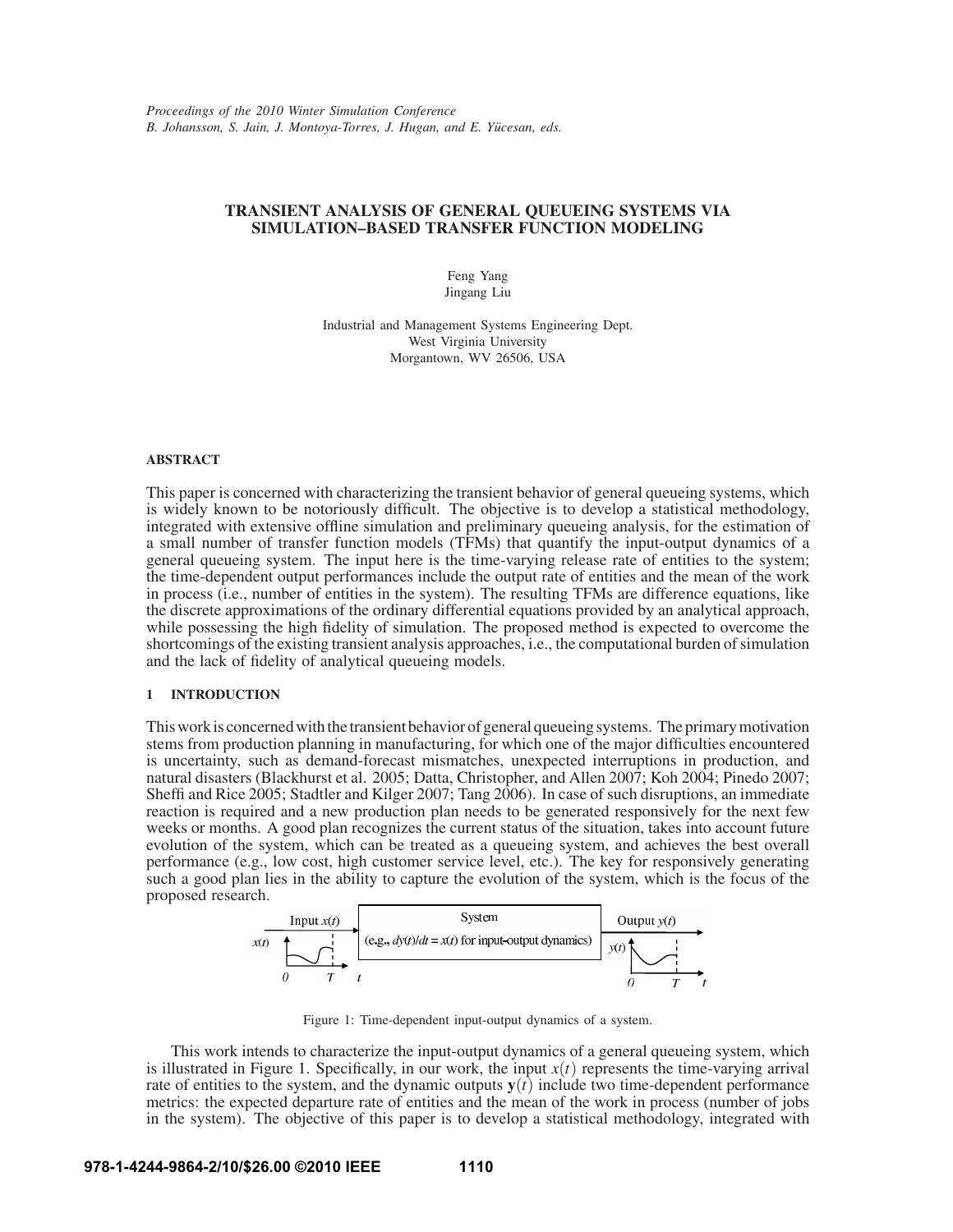extensive offline simulation and preliminary queueing analysis, for the generation of a number of transfer function models (TFMs) that quantify the time-dependent (transient) input-output relationships for general queueing systems. The resulting TFMs have two major advantages. (i) The TFMs embody the high fidelity of simulation since they are estimated from detailed simulation data representing a wide range of system operating conditions. (ii) The TFMs are difference equations, like the discrete approximations of the ordinary differential equations (ODEs) provided by an analytical approach; supposing that a certain input  $x(t)$  is fed to the system under given initial conditions, the TFMs can be used to recursively compute the system's future performance  $y(t)$  in a timely manner with no need to run additional simulations. Hence, the TFMs resulting from the proposed work are able to accurately describe the transient dynamics of systems, as well as provide prompt "what-if" analysis.

It is worth mentioning that the simulation-based transfer function modeling falls into the category of metamodeling (Chapter 18, Henderson and Nelson 2006), which refers to the techniques that utilize simulation to generate mathematical approximations quantifying the relationships implied by the simulation. This work, to the best of our knowledge, is the first attempt to develop a metamodel that takes the form of difference equations, but nevertheless applies to the context where metamodeling can realize the maximum potential. Such a context is articulated in Ankenman et al. (2010) as follows: the time to exercise the simulation model in advance of the decision making is relatively plentiful, whereas the decision-making or decision-maker time is relatively scarce or expensive. The responsive production planning mentioned above represents one of such contexts: Simulation models for the manufacturing system can be developed and kept running for weeks (or even months) as soon as the system configuration has been established; while in case of production disruptions, a decision needs to be made quickly–as soon as possible–regarding how to adjust the production plan for that system. The metamodel, i.e., the TFMs in this paper, fully utilizes the plentiful offline simulation time and allows for responsive decision making in time of urgency.

## **2 LITERATURE REVIEW**

In the literature, both analytical methods and computer simulation have been used to address the time-dependent behavior of queueing systems.

For Markov queueing models, time-dependent ODEs can be developed to represent their inputoutput dynamics. However, analytical solutions to these ODEs are rare. A few exceptions include the known solutions for the M(t)/G/ $\infty$  and M/M/1 systems (Gross and Harris 1985; Kleinrock 1975), and the Ph(t)/Ph(t)/∞ systems investigated by Nelson and Taaffe (2004a, 2004b). The mainstay of the analytical work on transient analysis has been the development of numerical solutions of the time-dependent ODEs characterizing the transient behavior of the Markov models. Ingolfsson et al. (2007) provides a fairly complete review of these methods including Rothkopf and Oren (1979), Clark (1981), Gross and Miller (1984), Taaffe and Ong (1987), Green and Kolesar (1991), Green, Kolesar, and Svornos (1991), Eick, Massey, and Whitt (1993a, 1993b), Jennings et al. (1996), Massey and Whitt (1997). Other techniques for approximating the transient behavior of queues include fluid approximations, which are accurate when there is little variability, and diffusion models, which are good for heavily loaded systems (Chen and Mandelbaum 1994; Mandelbaum and Massey 1995; Kelly, Zachary, and Ziedins 1996). The analytical method developed in Riano (2003) can be considered as a parallel to the fluid and diffusion approximations. Green, Kolesar, and Whitt (2007) also reviews various queueing methods for approximating the transient performance of service systems such as call centers. All these methods can be roughly divided into two categories: those that are highly accurate but computationally intensive (comparable to detailed simulation), and those that are fast but inaccurate. Nevertheless, a common limitation of these methods is that they rely on analytical assumptions of one sort or another, and thus are inadequate to capture many features of realistic manufacturing systems such as non-Markovian interarrival/service times, machine failures, reentrant flows, etc.

Computer simulation is an alternative approach to address the transient behavior of queueing systems because of its high fidelity and flexibility, and increasingly also because of its ease of use and wide acceptance among practitioners. The shortcoming of simulation is that many replication runs are required to obtain good estimates of time-dependent performance measures, and thus simulation is frequently too computationally demanding for real-time "what-if" analysis.

The proposed work integrates statistical methods, computer simulation, and queueing theory to tackle the ever-difficult yet critical research problem of characterizing the transient behavior of general queueing systems. Such an approach is expected to overcome the computational burden of simulation and the intractability of analytical methods for realistic systems, and thereby to support responsive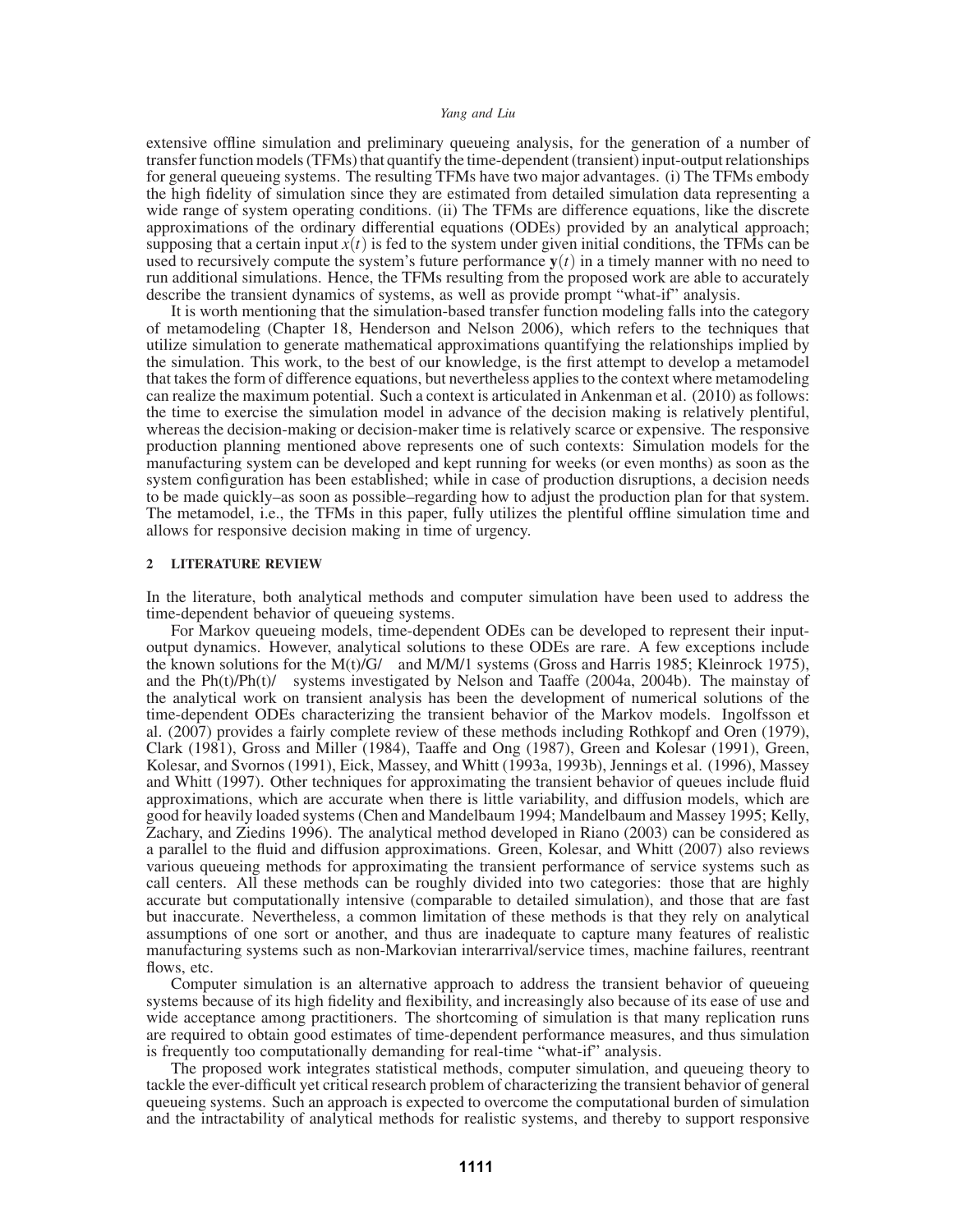decision making. The remainder of the paper is organized as follows. Section 3 provides an overview of the proposed methods. The preliminary queueing analysis is performed in Section 4. The approach of the simulation-based transfer function modeling is described in Sections 5 and 6. In Section 7, the proposed methods are applied to a range of general queueing systems including the one that mimics the features of real semiconductor manufacturing systems; the transient analysis of multi-station systems is particularly discussed in Section 7.2.

# **3 OVERVIEW OF THE METHODOLOGY**

We consider the system of interest as a queuing system that involves three major time-dependent processes.

- *Q*(*t*): the state process representing the number of jobs in the system at time *t*, with  $t \in (-\infty, \infty)$ , the whole time axis.
- $A(u, v)$ : the random variable counting the number of arrivals in the system within the time interval  $(u, v], u < v \in (-\infty, \infty).$
- $D(u, v)$ : the random variable counting the number of departures in the system within the time interval  $(u, v)$ ,  $u < v \in (-\infty, \infty)$ .

Both  $A(u, v)$  and  $D(u, v)$  are general point processes (Cox and Isham 1980) that count the number of event occurrences over a time interval, special examples for which include Poisson, renewal, self-exciting processes, and marked point processes (Daley and Vere-Jones 2002). In this work, it is assumed that neither the arrival pattern nor the service times depend on the state of the system. Hereby (until Section 4.2), we restrict our discussion to a single-station system. The extension to multi-station environment will be discussed in Section 7.2.

Let  $\mathcal{H}_0 = \{Q(t), A(-\infty, t), D(-\infty, t), t \in (-\infty, 0]\}\$  denote the history of the system evolution up to time 0. The question we intend to address here is: Standing at time 0, how do we predict the system's behavior from time 0 onward given the history  $\mathcal{H}_0$ ? Note that  $\{A(0,t), t > 0\}$  is considered as the independent variable (the input flow imposed on the system), and  $\{Q(t), D(0,t), t > 0\}$  the dependent variables representing the output performance of the system. The objective of this work is to establish the time-dependent relationship between the first moment measures of these three processes. We define the following notations.

 $m(t) = \mathbb{E}[Q(t)]$ , the expectation (first moment) of the number of jobs in the system at time *t*.  $a(t) = \lim_{\delta \to 0^+} \delta^{-1} \mathbb{E}[A(t, t + \delta)].$  $d(t) = \lim_{\delta \to 0^+} \delta^{-1} \mathbb{E}[D(t, t + \delta)].$ 

It is assumed that  $a(t)$  and  $d(t)$  exist and are finite. Usually,  $a(t)$  and  $d(t)$  are also referred to as the intensity or rate of the corresponding point process. Denoting  $\mathbf{y}(t) = (m(t), d(t))$  as the  $2 \times 1$  vector including the output performance variables, and  $x(t) = a(t)$  the input variable, we aim at characterizing the input-output dynamics of a queueing system by a number of TFMs:

$$
\mathbf{y}(t) = \mathbf{F}(x(t-1), x(t-2), \dots, \mathbf{y}(t-1), \mathbf{y}(t-2), \dots),
$$
\n(1)

which is a discrete-time functional approximation that describes the dynamics of the queueing system. The time *t* in (1) denotes discrete time points. In the rest of this paper, *t* will be used to represent both continuous and discrete time index, and any possible confusion is avoidable at the price of a negligible amount of mental energy.

The vector function **F** in the TFMs (1) includes two equations, and is of the same dimension as **. Each component of <b>F** is a difference equation relating an output performance at time *t* to the input and output history of the system. Suppose that we stand at the current time 0 and that the future time horizon is  $(0, T]$ . Given the seed values of  $\{x(t), y(t)\}$ , which can be derived from  $\mathcal{H}_0$ , we can use the TFMs to compute recursively the system's future performance  $\{y(t), t \in (0,T]\}$  under any input  $\{x(t), t \in (0, T]\}.$ 

It is difficult to obtain the TFMs that can accurately characterize the transient dynamics of a general queueing system, and our method is three fold.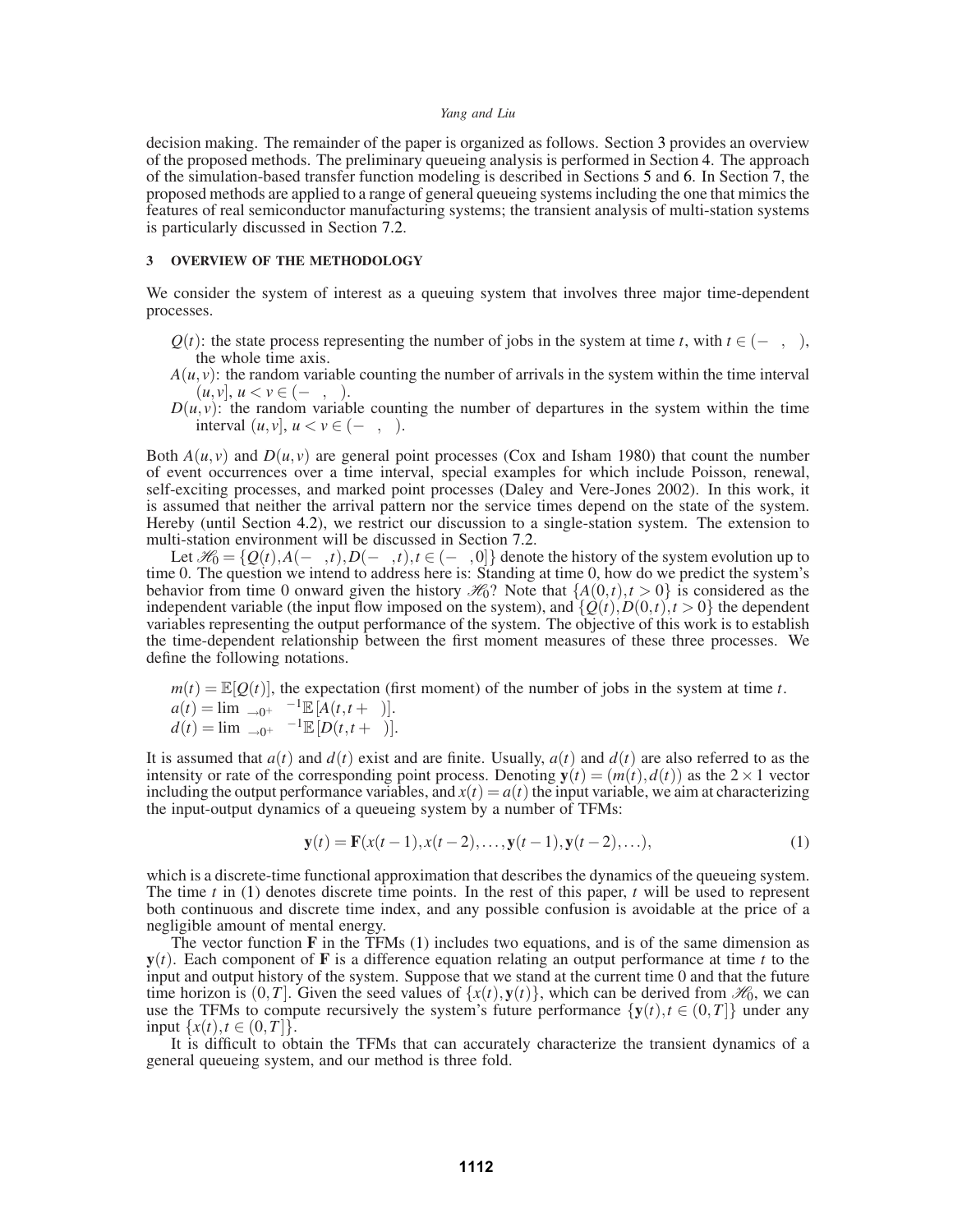- *Queueing analysis*(Section 4): We perform queueing analysis under fairly general assumptions. Such a theoretical analysis, although inadequate to address the time-dependent behavior of realistic systems, sheds lights on the functional forms for the TFMs.
- *Data collection via offline simulation* (Section 5): Under selected input processes, we run simulations to obtain paired input-output time series. We emphasize that our simulation is carried out offline in advance of the need to make a decision.
- *Transfer function modeling* (Section 6): From the simulation data, we develop statistical methods to obtain the parsimonious TFMs (1) that are adequate to capture the system's dynamic behavior.

#### **4 NON–STATIONARY QUEUEING ANALYSIS**

In this part, we perform analytical analysis on some simple queueing systems to gain insights to their non-stationary behavior. These analytical results are also what primarily motivated our transfer function metamodeling approach.

# **4.1 An M(t)/M/**∞ **Example**

For the purpose of intuition and motivation, we consider the input-output dynamics of the simple queueing model M(t)/M/∞, which is one of the very few models whose transient behavior can be characterized analytically. Suppose that the service rate for each job is  $\mu$ . From the Kolmogorov forward equations for the state probabilities (Ross 1995), we can easily derive the following equations for the  $M(t)/M/\infty$ :

$$
m'(t) = dm(t)/dt = x(t) - \mu \cdot m(t)
$$
  
\n
$$
d(t) = \mu \cdot m(t)
$$
\n(2)

These equations characterize the system evolution in terms of  $m(t)$  and  $d(t)$ . Given the initial state of the system at time 0, the numeric solution of  $\{y(t) = (m(t), d(t)), t > 0\}$  can be obtained for any input  $\{x(t), t > 0\}.$ 

Unfortunately, the situation becomes much more complicated as a finite number of servers is introduced or the Markovian assumption is relaxed. The objective of the proposed work is to obtain a discrete-time approximation of equations like (2) for a general queueing system so that its dynamic behavior can be characterized.

#### **4.2 A General Queue**

We consider a single-station queueing process  $Q(t)$  with arrivals  $A(t)$  and departures  $D(t)$ , as described in Section 3. The arrival and departure rates are denoted as  $a(t)$  and  $d(t)$  respectively. The additional assumptions made solely for the analytical analysis of this section are:

$$
Pr{A(t, t + \delta) > 1} = o(\delta); Pr{D(t, t + \delta) > 1} = o(\delta)
$$
\n(3)

Conditions (3) imply that there are no multiple simultaneous arrivals or departures, i.e., both *A*(*t*) and  $D(t)$  are orderly point processes (Dalye and Vere-Jones 2002).

Following the notation given in Section 3, let

$$
a_n(t) = \lim_{\delta \to 0^+} \delta^{-1} \Pr\{A(t, t + \delta) = 1, Q(t) = n\}
$$
  
\n
$$
d_n(t) = \lim_{\delta \to 0^+} \delta^{-1} \Pr\{D(t, t + \delta) = 1, Q(t) = n\}
$$
\n(4)

Here,  $a_n(t)$  denotes the arrival rate at time *t* while there are *n* jobs (not including the one that is about to enter) in the system, and  $d_n(t)$  represents the departure rate at time  $t$  with  $n$  jobs (including the one that is about to leave) in the system. Apparently, we have  $a(t) = \sum_{n=0}^{\infty} a_n(t)$  and  $d(t) = \sum_{n=1}^{\infty} d_n(t)$ .

Suppose that the system consists of a single server with service time following a general distribution, say  $G(\tau)$ , where  $\tau \in (\tau_L, \tau_U)$ , the feasible time range for the service time. It is required that  $0 < \tau_L < \tau_U$ . Jobs are served on a first come first served basis. For this general queue, we have derived the  $x(t)$ -y( $t$ )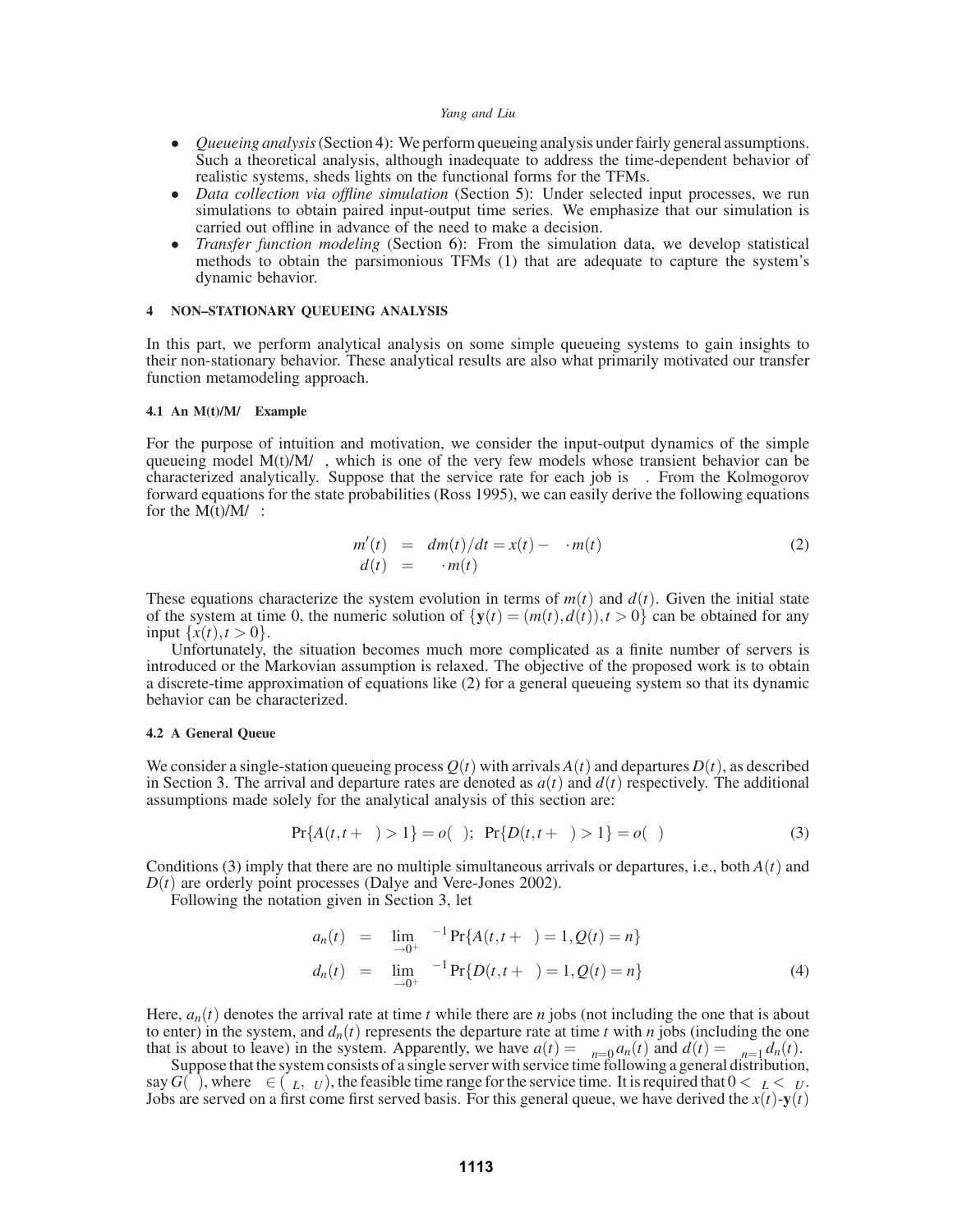relationship with  $x(t) = a(t)$  and  $\mathbf{v}(t) = (m(t), d(t))$ :

$$
m'(t) = a(t) - d(t)
$$
  
\n
$$
d(t) = \int_{\tau_L}^{\tau_U} a_0(t - \tau) dG(\tau) + \int_{\tau_L}^{\tau_U} (d(t - \tau) - d_1(t - \tau)) dG(\tau)
$$
\n(5)

Unlike equations (2) for the M(t)/M/ $\infty$  system, equations (5) for the general queue are not closed, and thus not solvable: Aside from the input process  $a(t)$  and the output processes of interest  $m(t)$  and  $d(t)$ , (5) also involves unknown time-dependent functions  $a_0(t)$  and  $d_1(t)$ . However, for mediumly/heavily loaded queues, it is reasonable to assume that  $a_0(t)$ , the arrival rate when no job is in the system, and  $d_1(t)$ , the departure rate when no job is in the waiting queue, are relatively small and can be approximated by:

$$
a_0(t) \approx p_0(t) \times a(t) \approx e_1 a(t)
$$
 and  $d_1(t) \approx p_1(t) \times d(t) \approx e_2 d(t)$ .

Both  $e_1$  and  $e_2$  are small fractional constants. Further, if we take the finite-difference approximation of the derivative and integrals in (5), it is clear that the discrete approximations of equations (5) fall into the category of TFMs (1). Similar dynamic equations as (5) have also been obtained for single-station systems with multiple servers.

The analytical results (5) serve three purposes here. First, it shows that even for a single-server queue with general arrivals and services (a very simple queue), its non-stationary behavior is analytically intractable. Hence, the approach of TFMs-based discrete approximation may be appropriate for investigating the time-dependent behavior of general queueing systems. Second, as will become clear in Section 7.2, the basis of describing the dynamics of a multi-station system lies in the use of TFMs (1) to approximate the transient behavior of a single station (or a group of stations that can be considered as a whole), and the single-station queues (with one or multiple servers) considered above give a fairly general representation. Thus, equations (5) strongly suggest that the TFMs as (1) are likely to be successful in terms of capturing the system dynamics. As a matter of fact, it was these analytical results that motivated us to adopt the TFMs (1) in the first place. Third, equations (5) provide some valuable insights as to the specific functional forms of the target TFMs, which is very useful in the statistical fitting of the parametric models.

As already noted, the additional assumptions (3) were made here solely for the analytical analysis. Whereas the TFM modeling, as evident in Section 7, is expected to be able to describe the dynamic behavior for general queueing systems with failures and re-entrant flows. Next, in Sections 5 and 6, we discuss in detail the issues associated with the simulation-based TFM modeling.

## **5 DATA COLLECTION VIA OFFLINE SIMULATION**

In this part, we discuss how to obtain the simultaneous pairs of the input-output observations  $\{(X(t), \mathbf{Y}(t)), t = 1, 2, \ldots, T\}$  by running simulation. Note that the capital letters here are used to represent the estimated time series obtained from simulation. In this work, discrete event simulation models are constructed to represent the queueing systems of interest. The input flow of entities  $A(t)$ is modeled as a point process which is characterized by its first moment measure, i.e., the input rate  $a(t)$  (Section 3). As will be seen in Section 7, in our experiments two types of input processes are fed to the system: Poisson and equilibrium renewal processes with  $a(t)$  being a piece-wise constant function over time *t* (e.g., Figure 2).

For a given queueing system, a number of, say *I*, simulation replications are performed with the input flow being a stochastic process characterized by a time-varying rate. For replication  $i$  ( $i = 1, 2, \ldots, I$ ), the arrival, departure and state processes  $\{A_i(t), D_i(t), Q_i(t); t = 1, 2, ..., T\}$  are recorded. It is assumed that the system is observed at discrete, equispaced intervals of time, and that the basic sampling interval  $\Delta t$  serves as the unit of time. The paired time series  $\{(X(t), Y(t)), t = 1, 2, ..., T\}$  are estimated as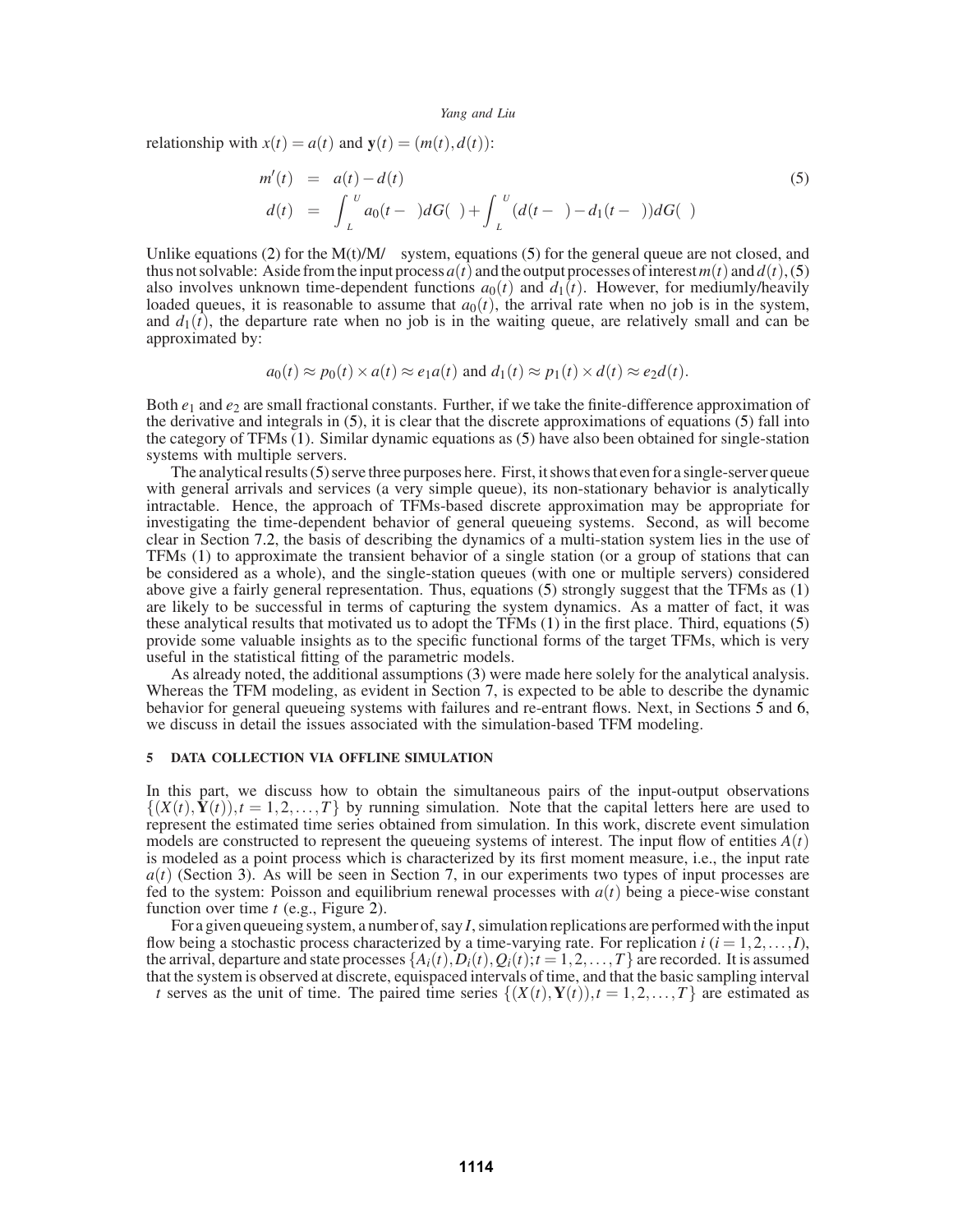follows.

$$
X(t) = \hat{a}(t) = \frac{I^{-1} \sum_{i=1}^{I} A_i(t - \Delta t / 2, t + \Delta t / 2)}{\Delta t}
$$
  
\n
$$
Y_1(t) = \hat{m}(t) = I^{-1} \sum_{i=1}^{I} Q_i(t)
$$
  
\n
$$
Y_2(t) = \hat{d}(t) = \frac{I^{-1} \sum_{i=1}^{I} D_i(t - \Delta t / 2, t + \Delta t / 2)}{\Delta t}
$$
\n(6)

It can be seen from (6) that both the arrival rate  $X(t)$  and and the departure rate  $Y_2(t)$  are defined in terms of the average number of occurrences per ∆*t*. The sampling interval should be sufficiently small to allow all the systematic variation which occurred in the inputs/outputs to be taken account of. In our experiments, we set ∆*t* to be one tenth of the expected processing time of the server, which is typically smaller than the average interarrival time of entities.

Although the simulation involved in the proposed work is performed offline and the simulation time is assumed sufficient, it remains important to design simulation experiments so that accurate TFMs can be obtained at high computational efficiency. In this context, the design of experiments is concerned with the following questions. How to specify the piece-wise constant function  $x(t) = a(t)$ for the input arrivals of the simulation experiments? How many replications should be performed at the selected time-varying input process? Due to the space constraint, no specifics for the design strategies will be given here, and the readers can obtain some idea from the empirical examples in Section 7.

# **6 STATISTICAL MODELING ISSUES OF THE TFMS**

The modeling of the system dynamic behavior is based on the pair estimates  $\{X(t), Y(t), t = 1, 2, ..., T\}$ obtained from simulation experiments. These estimates are subject to random errors, and we use the following parametric model to represent the stochastic correspondent of the TFMs (1):

$$
\mathbf{Y}(t) = \mathbf{F}(\theta; X(t-1), X(t-2), \dots, \mathbf{Y}(t-1), \mathbf{Y}(t-2), \dots) + \mathbf{e}(t),
$$
\n(7)

where  $X(t) = \hat{a}(t)$  and  $Y(t) = (\hat{m}(t), d(t))$  as given in (6). The term  $e(t) = (e_1(t), e_2(t))$  denotes the disturbance. The parameter vector  $\theta$  includes all the unknown parameters involved in the vector the disturbance. The parameter vector  $\theta$  includes all the unknown parameters involved in the vector function **F**. For convenience of the discussion, we also write model (7) as:

$$
Y_1(t) = F_1(\theta_1; X(t-1), X(t-2), ..., \mathbf{Y}(t-1), \mathbf{Y}(t-2), ...) + e_1(t)
$$
  
\n
$$
Y_2(t) = F_2(\theta_2; X(t-1), X(t-2), ..., \mathbf{Y}(t-1), \mathbf{Y}(t-2), ...) + e_2(t),
$$
\n(8)

with  $\theta = (\theta_1, \theta_2)$ . Our task here is to obtain the TFMs that are of the simplest functional form and adequate to describe the system's dynamic evolution based on the paired simulation data  $(X(t), Y(t))$ . Due to space constraint, next we briefly explain the model estimation and selection issues without providing the details.

**Estimation of the TFMs.** Assuming that a specific functional form (model structure) has been selected, the TFMs can be fitted from the simulation data. In this work, we assume that each disturbance  $e_i(t)$  $(i = 1, 2)$  can be approximated by a stationary autoregressive moving average (ARMA) process (Box, Jenkins, and Reinsel 1994), and the least square methods are used to obtain the fitted TFMs. In Ljung (1999), the asymptotic normality of the least-square parameters  $\theta$  has been proved, and the statistical

inference can be performed on the estimated TFMs. **Model Selection.** The estimation of the TFMs above is based on a given functional form, but how do we select the most appropriate structure for the target TFMs? Achieving the parsimonious TFMs that can accurately describe the system's transient performance is difficult, and we resort to a number of venues in search of the best TFMs, which will not be detailed here.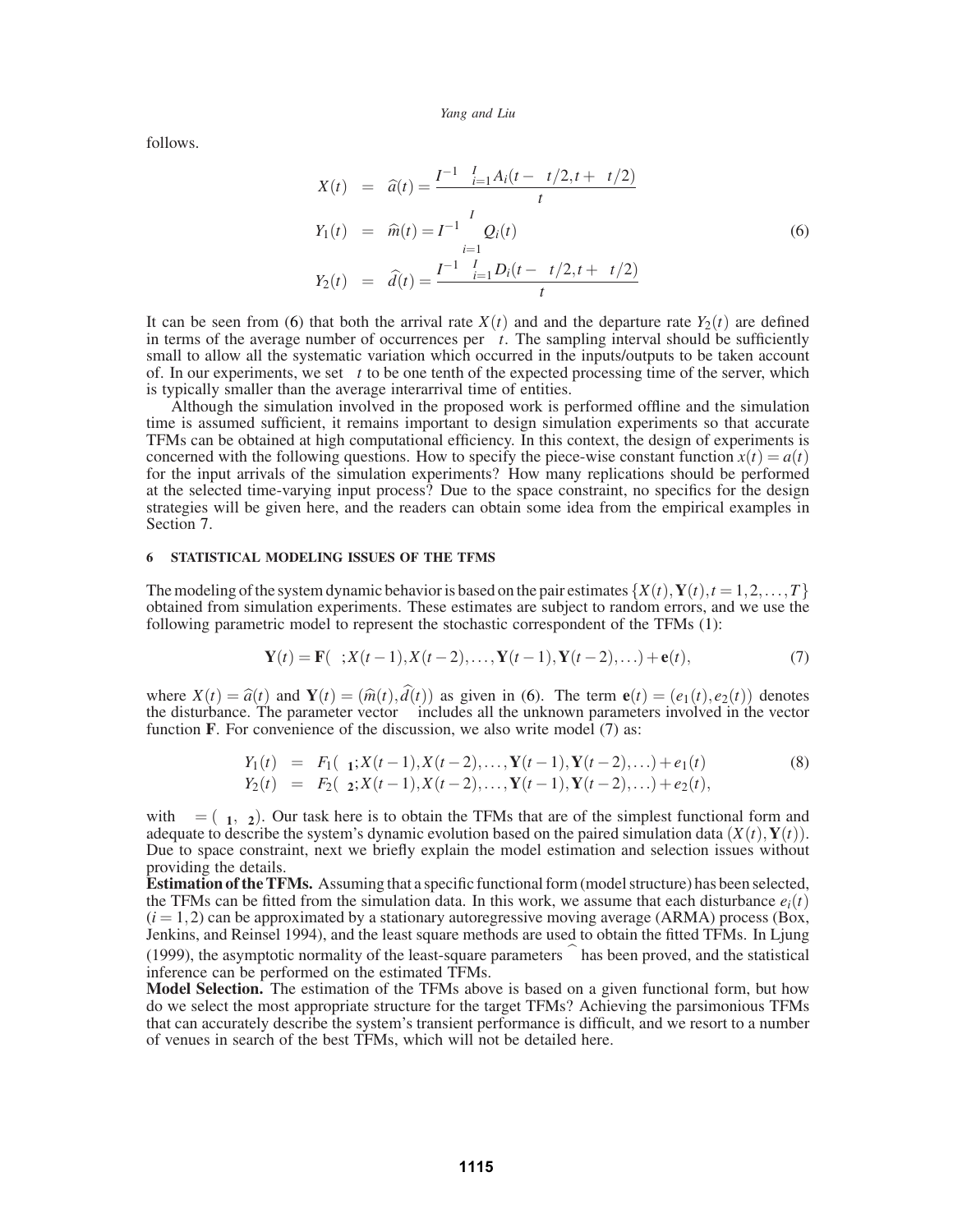# **7 EMPIRICAL EXAMPLES**

For a given simulation representing a general queueing system, we seek to describe its transient behavior by generating a number of TFMs from simulation data. Using such TFMs, a system's future dynamics can be predicted in a timely manner without running additional simulation, which could be very time consuming. In this part, two examples are presented to illustrate the effectiveness of the proposed methods: an  $E_k(t)/G/1$  system (Section 7.1), and a system with six different stations and re-entrant flows (Section 7.2). The first two single-station cases are selected from a number of queueing models (Table 1) on which the TFM modeling methods have been successfully applied, and these queueing models are intended to show that the proposed methods can handle a wide range of input flows and different types of service time distribution. Note that in Table 1, ACV and SCV denote the coefficient of variation (CV) for the distribution of interarrival times and service times respectively. Accurately characterizing the transient behavior of a single station (or a group of stations that can be well approximated as a single one) serves as the basis for capturing the dynamics of a multi-station system. In Section 7.2, the six-station example also involves re-entrant flows, one of the main features of real semiconductor fabrication systems, and the specifics of extending the TFM modeling to multi-station systems are detailed through this example.

For each queueing system, the proposed methods were applied for the generation of the TFMs describing the system dynamics. The TFMs were fitted from the estimation data set (EDS), and can be used to predict the future evolution of the system under any input flow. To evaluate the prediction provided by the TFMs, a validation data set (VDS), which contains simulation data different than and independent of those in the EDS, was collected and the system dynamics estimated from the VDS was compared to that predicted by the TFMs. For all the numeric examples that we have investigated, the resulting TFMs are able to accurately predict the future evolution of the system, judging from the VDS-based cross validation.

|  |  |  |  |  | Table 1: Single-Station System Configurations. |
|--|--|--|--|--|------------------------------------------------|
|--|--|--|--|--|------------------------------------------------|

| # Servers  | Interarrival Time | ACV Service Time SCV Failures |  |
|------------|-------------------|-------------------------------|--|
| $1 \sim 3$ |                   |                               |  |

Before discussing the results, it is worth mentioning that in our discrete TFMs, one time unit represents the sampling interval ∆*t*, which is set as about one tenth of the expected service time of the most heavily utilized server (Section 5). To avoid possible confusion, in the examples below we specify all the time periods (interarrival time, service time, simulation length, and future horizon) in terms of the time unit ∆*t*.

## **7.1 An** *Ek*(*t*)/*G*/1 **System**

We consider a single-server system whose service time follows a gamma distribution with a mean of 10 time units (i.e., 10∆*t*) and standard deviation of 5 time units. The interarrival time of entities follow an Erlang distribution with  $k = 25$  stages (denoted as  $E_{25}$ ), corresponding to a CV of 0.2.

To collect the time series data  $\{X(t), Y(t)\}$  for the TFM modeling, simulation experiments were carried out by feeding to the system the arrivals with the piece-wise arrival rate shown in Figure 2(a). Each piece in Figure 2(a) corresponds to a stationary renewal process with a certain first moment measure (rate), the simulation methods of which are discussed in Daley and Vere-Jones (2002) and implemented in our simulation model. The five selected arrival rates are evenly-spaced to cover the system utilization range of [0.5,0.98]. The simulation length of each constant-rate period is selected to ensure that sufficient data is obtained in steady state. The number of simulation replications performed in this case is 10000. From the multiple replications, the paired estimates  $\{X(t), Y(t)\}$  were calculated using equations (6). With the collected EDS, the statistical modeling methods were applied and the resulting TFMs for this  $E_k(t)/G/1$  system are given as follows:

$$
\begin{aligned}\n\widehat{m}(t) &= 1.0045m(t-1) - 0.0798d(t-1) + 0.0902x(t-1) \\
&- 0.0512m(t-1)x(t-1) + 0.0452m(t-1)d(t-1)x(t-1) \\
\widehat{d}(t) &= 0.0032m(t-1) + 0.9474d(t-1) + 0.0431x(t-1) \\
&+ 0.0286m(t-1)x(t-1) - 0.0304m(t-1)d(t-1)x(t-1)\n\end{aligned} \tag{9}
$$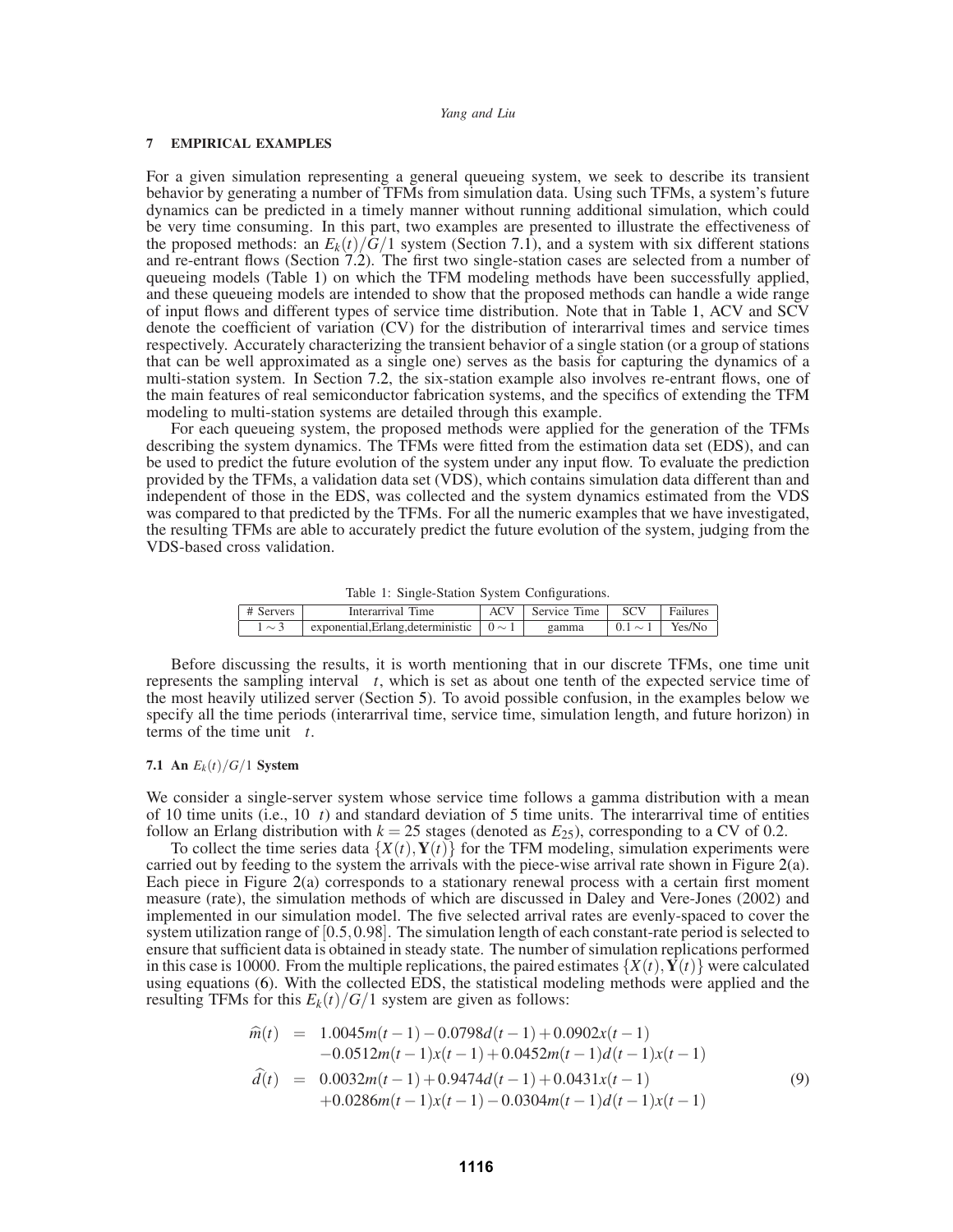



Figure 2: Release rate for estimation and validation data set for  $E_k(t)/G/1$  system

.

Apparently, given the history  $\{x(t), y(t) = (m(t), d(t)), t \le 0\}$ , the fitted TFMs (9) can be used to recursively compute the future performance for any input  ${x^*(t), t \in (0,T]}$ , and the computational effort required is negligible.

To evaluate the accuracy of the TFMs (9), the VDS were collected by running simulation with the interarrival time following  $E_{25}$  and the time-varying arrival rate given in Figure 2(b). To avoid TFMs-based extrapolation, the arrival rates in the VDS are set within the rate range  $[x_L, x_U]$  used in the EDS. For the VDS, 50000 simulation replications were performed, and highly accurate time series  $\mathbf{y}(t) = (m(t), d(t))$  were obtained and considered as the "true" dynamic outputs with "zero" variance under the specified input flow. In Figure 3, the "true" outputs  $m(t)$  and  $d(t)$  are plotted as the dotted curves in Figure 3(a) and (b) respectively. The solid curves in Figure 3 represent the predicted dynamic outputs resulting from the fitted TFMs (9). To obtain the predicted curves, the TFMs-based recursive computation was initiated by using the first pair of time-series points in the VDS as the seed values, and iteratively it leads to the prediction of the system evolution over the entire period given that the arrival rate follows Figure 2(b). Figure 3 shows that the predicted dynamics from the TFMs almost coincide with the "true" system evolution.



Figure 3: Comparison of the predicted dynamic outputs and their "true" values for the  $E_k(t)/G/1$  system

.

#### **7.2 A Multi-Station System with Re-entrant Flows**

The TFMs that well characterize the transient behavior of a single station (or a group of stations) provide the building blocks for describing the dynamics of multi-station systems, as will become clear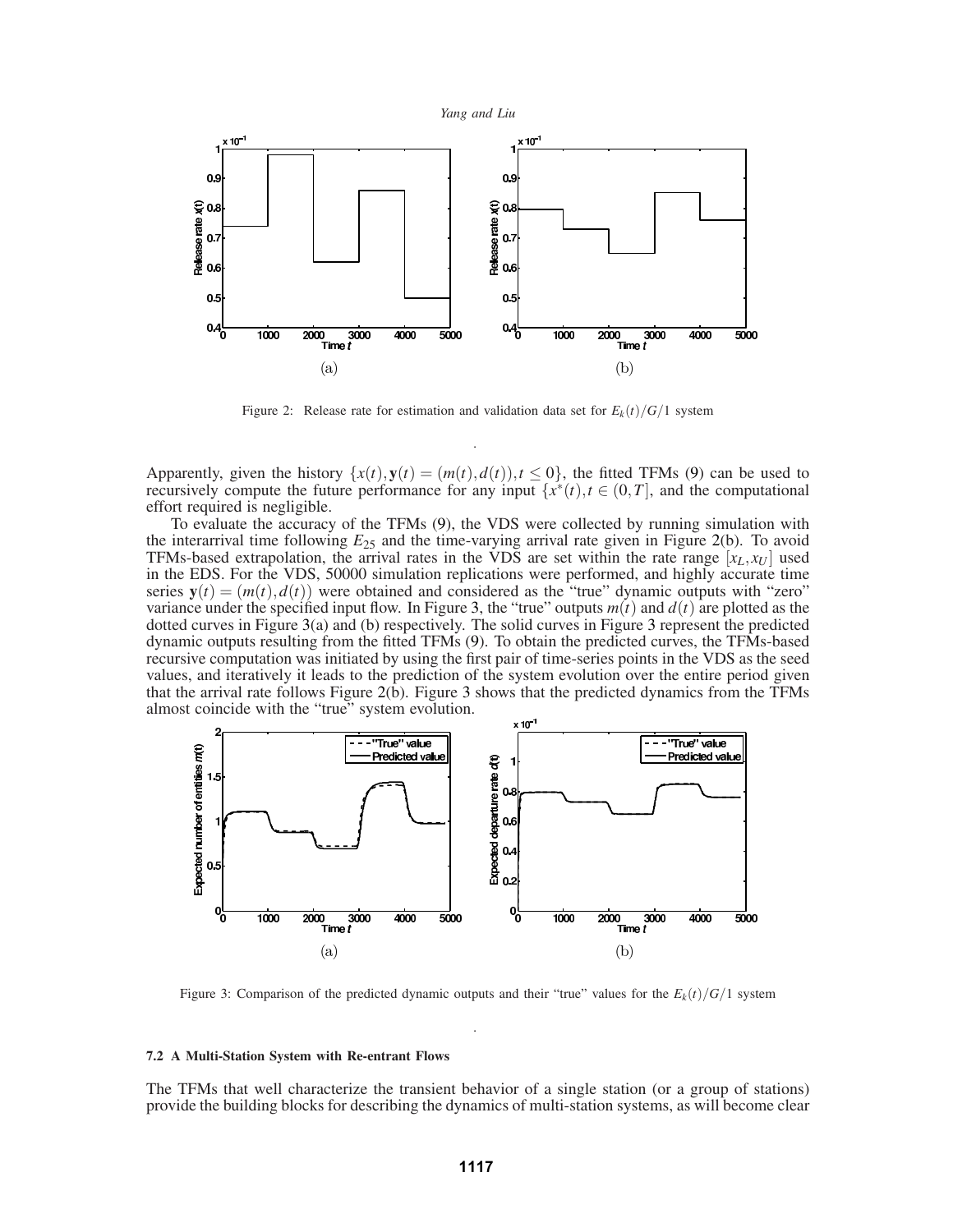in this subsection. We illustrate the TFMs-based modeling methods through the system depicted in Figure 4, which includes re-entrant flows, one of the main features of real semiconductor fabrication systems. The system consists of six stations with two re-entrant cycles:  $2 \rightarrow 3$ , and  $4 \rightarrow 5$ . Each entity has to visit the first cycle twice before it enters the second cycle, which also needs to be repeated by an entity for two times. Each station consists of three identical servers, and all the service times follow Gamma distribution with a CV of 0.5. The mean service time at each of the six stations is given in Table 2.



Figure 4: The six-station system

.

## **7.2.1 Extension to Multi-Station Systems**

The basic idea to analyze a multi-station system is to decompose the system into a number of subgroups, treat each subgroup as a single station, and characterize each of them by its TFMs, like those in equations (9). The dynamic behavior of the entire system can be described by the multiple sets of TFMs with each set corresponding to a subgroup. The specifics are discussed as follows.

The decomposition of a target system is based on the identification of the most heavily utilized stations (HUSs). A bottleneck station (BNS) is defined as a station that has the maximum utilization in the system. We consider a station whose utilization is above  $80\%$  of that of the BNS(s) as a HUS. The HUSs are the stations that most constrain the entity flows and thus play a key role in determining the overall performance of the system. For a given system, analytical queueing models in the literature (e.g., Hopp et al. 2002; Kumar and Kumar 2001; Meng and Heragu 2004) are available to perform utilization analysis for even the most complicated manufacturing systems (i.e., semiconductor manufacturing systems), and thus the HUSs can be identified analytically prior to the simulation-based transfer function modeling. Denoting *G* as the number of HUSs in a system, we suggest formulating *G* subgroups: each subgroup includes one HUS, which dominates the queueing behavior of the group, and some upstream/downstream non-HUSs of that HUS.

The system decomposition has to be made on a case-by-case basis. Here, we provide a simple illustration through the example in Figure 4. We decompose the six-station system into two subgroups, mainly based on the utilization analysis discussed above. Stations 3 and 5 are considered as HUSs, and the remaining stations are non-HUSs. Hence, Subgroup 1 contains Stations 1, 2, and 3; and Subgroup 2 includes Stations 4, 5, and 6. As illustrated in Figure 5, in our transient analysis, Subgroup *i* is characterized by the TFMs[*i*] , a set of TFMs like the one in (9), with the superscript [*i*] denoting the group *i* (*i* = 1,2). The input rate to the first group  $x^{[1]}(t)$  is the input rate to the entire system  $x(t)$ , and the input rate to the second group  $x^{[2]}(t)$  is the departure rate from the first group  $d^{[1]}(t)$ . The two sets of TFMs<sup>[*i*]</sup> (*i* = 1,2), will be used to characterize the transient behavior of the system and to predict the system dynamics under any input  $x(t)$ .

The approach of decomposing a system into subgroups and characterizing each group by a set of TFMs is obviously approximate. The rationale behind this approximation is two fold. First, the transient effects at non-HUSs are negligible, that is, the time it takes for a non-HUS to reach steady state is negligible. Thus a subgroup can be considered as a whole with its behavior dominated by the sole HUS. Second, the implicit assumption made in modeling a subsequent group is that the departures from the previous group (i.e., the arrivals to this subsequent group) are approximately completely characterized by the first moment measure, the departure rate. This approximation is supported by the departure analysis in Buzacott and Shanthikumar (Chapter 3, 1992), and also works empirically well in our experiments.

|  | Table 2: Configuration parameters for the six-station system. |  |  |  |  |  |  |
|--|---------------------------------------------------------------|--|--|--|--|--|--|
|--|---------------------------------------------------------------|--|--|--|--|--|--|

|                        | station | Station | Station | Station 4 | Station         | Station |
|------------------------|---------|---------|---------|-----------|-----------------|---------|
| Mean<br>Service<br>ime |         |         |         |           | $\cdot$ $\circ$ |         |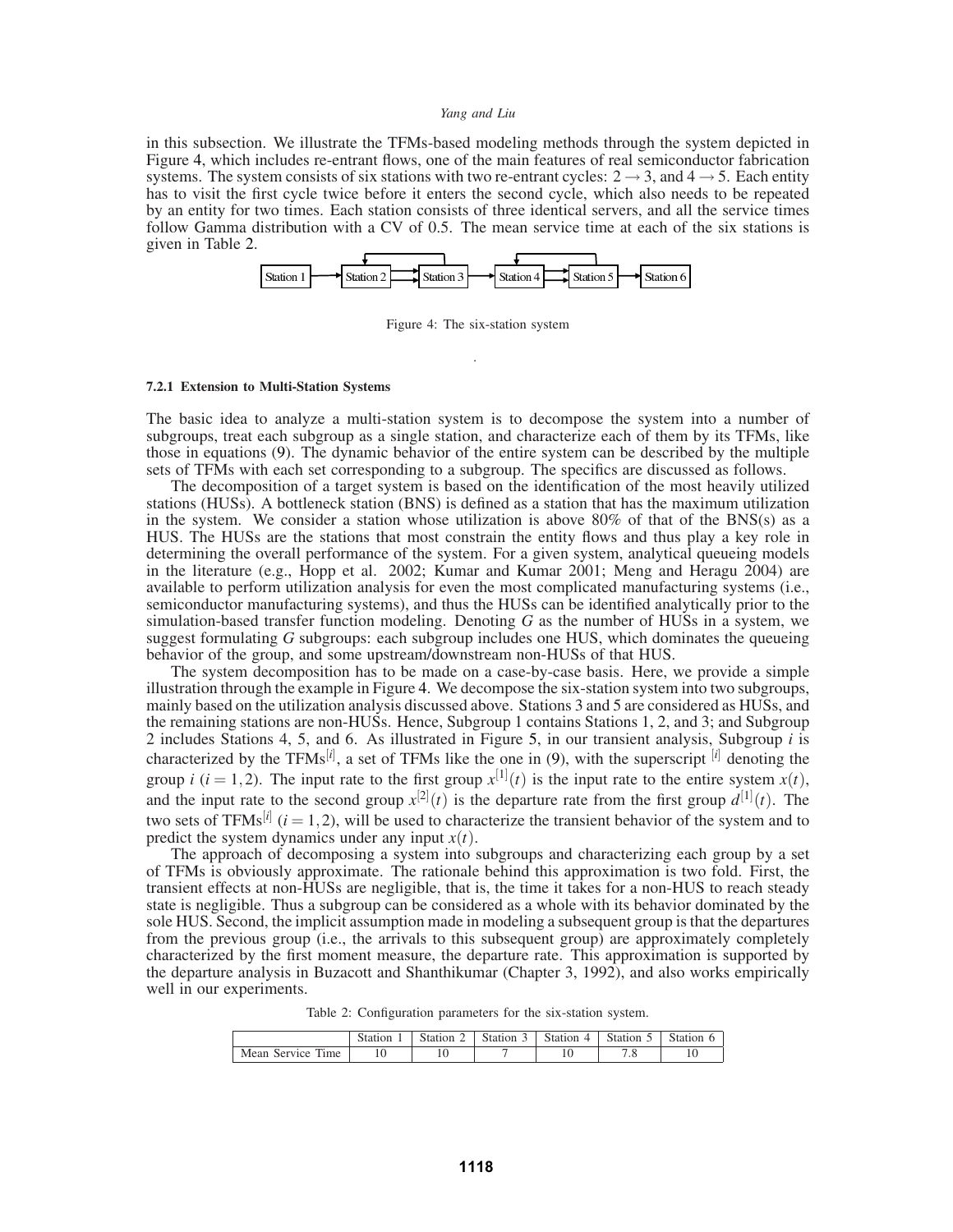



Figure 5: Decomposition of 6 station in tandem system

.

# **7.2.2 Modeling Results for the Multi-Station System**

We present the modeling results of the six-station system which is decomposed into two subgroups as shown in Figure 5. The EDS was obtained by simulating the system with Poisson arrivals at a piecewise-constant rate  $x(t)$  similar to that in Figure 2(b). From the simulation experiments performed, the time series data  $\{X^{[i]}(t), Y^{[i]}(t), t = 1, 2, \ldots\}$  were collected for the fitting of TFMs<sup>[*i*]</sup> (*i* = 1,2). The resulting two sets of TFMs<sup>[*i*]</sup> ( $i = 1, 2$ ) can be used to predict the system performance under any input  ${x^*(t), t \in (0,T]}$ , and the prediction consists of two steps corresponding to two subgroups.

- 1. With  $x^{[1]}(t) = x^*(t)$  and the identified history for Group 1, the TFMs<sup>[1]</sup> are used to recursively compute  $\hat{\mathbf{y}}^{[1]}(t) = (\hat{m}^{[1]}(t), \hat{d}^{[1]}(t))$  for  $t \in (0, T]$ .
- 2. Given  $x^{[2]}(t) = \hat{d}^{[1]}(t)$  and the identified history for Group 2, the TFMs<sup>[2]</sup> are then used to recursively compute  $\widehat{\mathbf{y}}^{[2]}(t) = (\widehat{m}^{[2]}(t), \widehat{d}^{[2]}(t))$  for  $t \in (0, T]$ .

The goodness of the fitted TFMs<sup>[*i*]</sup> ( $i = 1, 2$ ) is evaluated based on the VDS, which is obtained by simulating the system with Poisson arrivals following a piece-wise constant rate function. From the VDS, time series  $\mathbf{y}^{[i]}(t) = (m^{[i]}1(t), d^{[i]}(t))$  (*i* = 1,2) were obtained, and considered as the "true" dynamic outputs. In Figure 6, we compare  $\hat{\mathbf{y}}^{[i]}(t)$ , the predicted outputs from the TFMs which are represented by the solid curves, and the "true" system evolution  $y^{[i]}(t)$  ( $i = 1, 2$ ) which are denoted as the dotted curves. Evidently, the TFMs<sup>[*i*]</sup> ( $i = 1, 2$ ) can accurately predict the dynamic outputs of this six-station system.

## **8 SUMMARY**

The originality of the proposed work lies in the integration of statistical methods, computer simulation, and queueing theory to tackle the ever-difficult yet critical research problem of characterizing the transient behavior of general queueing systems. Such an approach is expected to overcome the computational burden of simulation and the intractability of analytical methods for general queues.

The resulting TFMs from the proposed method are able to describe system dynamics and have two advantages. First, the TFMs embody the high fidelity of simulation since they are estimated from detailed simulation data. Second, the TFMs are difference equations, like the discrete approximations of the ordinary differential equations provided by an analytical approach; supposing that a certain input is fed to the system under given initial conditions, the TFMs can be used to recursively compute the system's future performance in a timely manner. To efficiently generate such TFMs for queueing systems, analytical queueing analysis were performed to suggest appropriate functional forms of the TFMs; experimental design strategies were developed to efficiently collect data via offline simulation; and statistical TFM fitting methods were developed to obtain well-estimated TFMs from simulation data.

## **REFERENCES**

Ankenman, B. E., J. M. Bekki, J. W. Fowler, G. T. Mackulak, B. L. Nelson, and F. Yang. 2010. Simulation in Production Planning. Chapter 6 in: *Planning Production and Inventories in the Extended Enterprise: A State of the Art Handbook* (eds. Kempf, K. G., P. Keskinocak and R. Uzsoy), to be published by Springer, New York.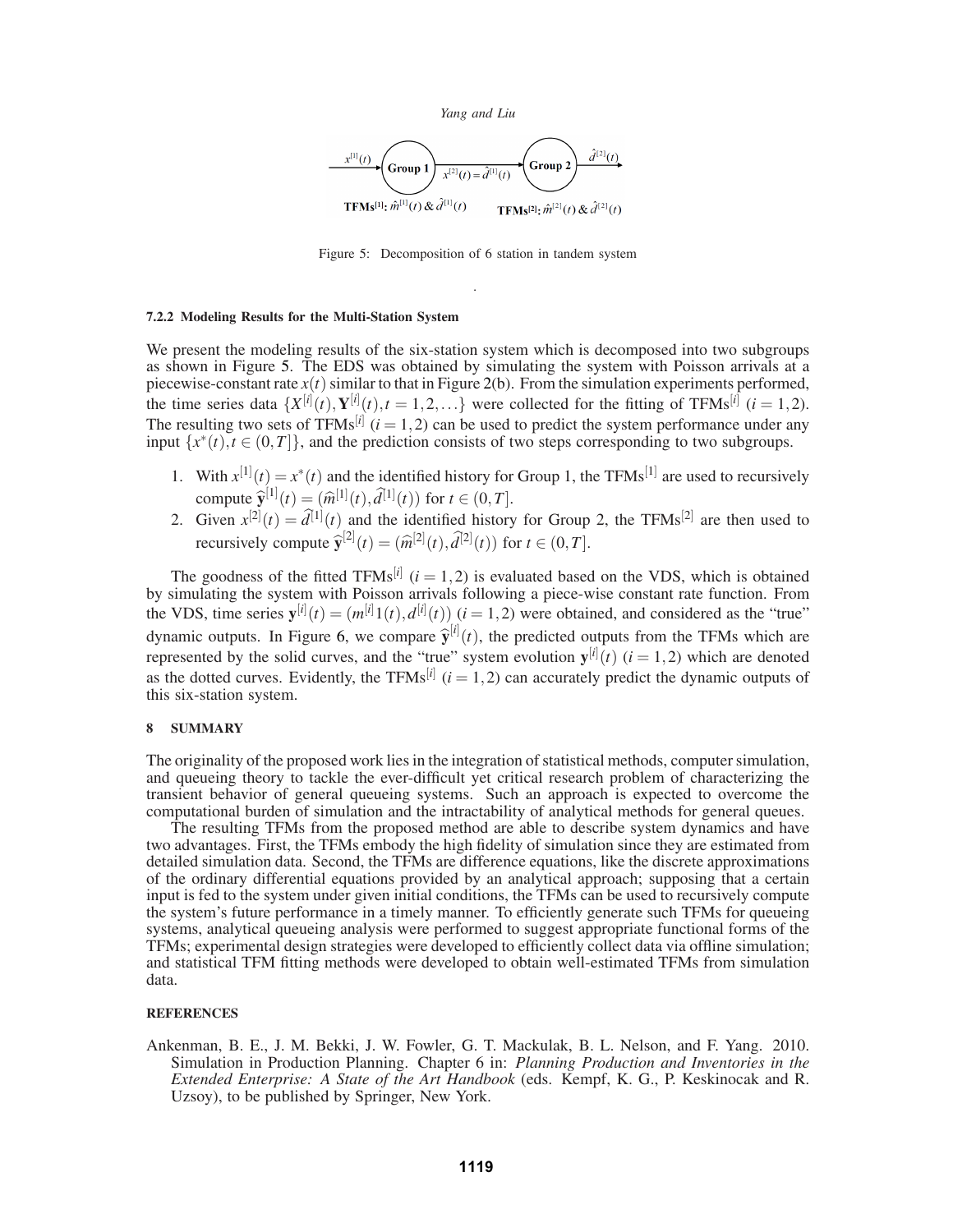



Figure 6: Comparison of the predicted dynamic outputs and their "true" values for the six-station system.

- Blackhurst, J., C. W. Craighead, D. Elkins, and R. B. Handfield. 2005. An Empirically Derived Agenda of Critical Research Issues for Managing Supply–Chain Disruptions. *International Journal of Production Research* 43(19):4067-4081.
- Blake, J. T., and M. W. Carter. 1996. An Analysis of Emergency Room Wait Time Issues via Computer Simulation. *Information Systems and Operational Research* 34(4):263-273.
- Box, G., G. M. Jenkins, and G. Reinsel. 1994. *Time Series Analysis: Forecasting* & *Control* (3rd Edition). New Jersey: Prentice Hall.
- Buzacott, J. A., and J. G. Shanthikumar. 1992. *Stochastic Models of Manufacturing Systems*. New Jersey: Prentice–Hall.
- Chen, H. B., and A. Mandelbaum. 1994. *Hierarchical Modelling of Stochastic Networks Part I: Fluid Models, Stochastic Modeling and Analysis of Manufacturing Systems* (eds. Yao, D. D.), New York: Springer.
- Clark, G. M. 1981. Use of Polya Distributions in Approximate Solutions to Nonstationary M/M/s Queues. *Communications of the ACM* 24:206-217.
- Coats, T. J., and S. Michalis. 2001. Mathematical Modelling of Patient Flow Through an Accident and Emergency Department. *Emergency Medicine Journal* 18:190-192.
- Cox, D. R., and V. Isham. 1980. *Point Processes*. Chapman & Hall.
- Datta, P. P., M. Christopher, and P. Allen. 2007. Agent–based Modelling of Complex Production/Distribution Systems to Improve Resilience. *International Journal of Logistics* 10(3):187- 203.
- Davies, R., and H. T. O., Davies. 1994. Modelling Patient Flows and Resource Provision in Health Systems. *Omega: The International Journal of Management Science* 22:123-131.
- Daley, D. J., and D. Vere-Jones. 2002. *An Introduction to the Theory of Point Processes, Vol I: Elementary Theory and Methods*. 2nd Ed. Springer.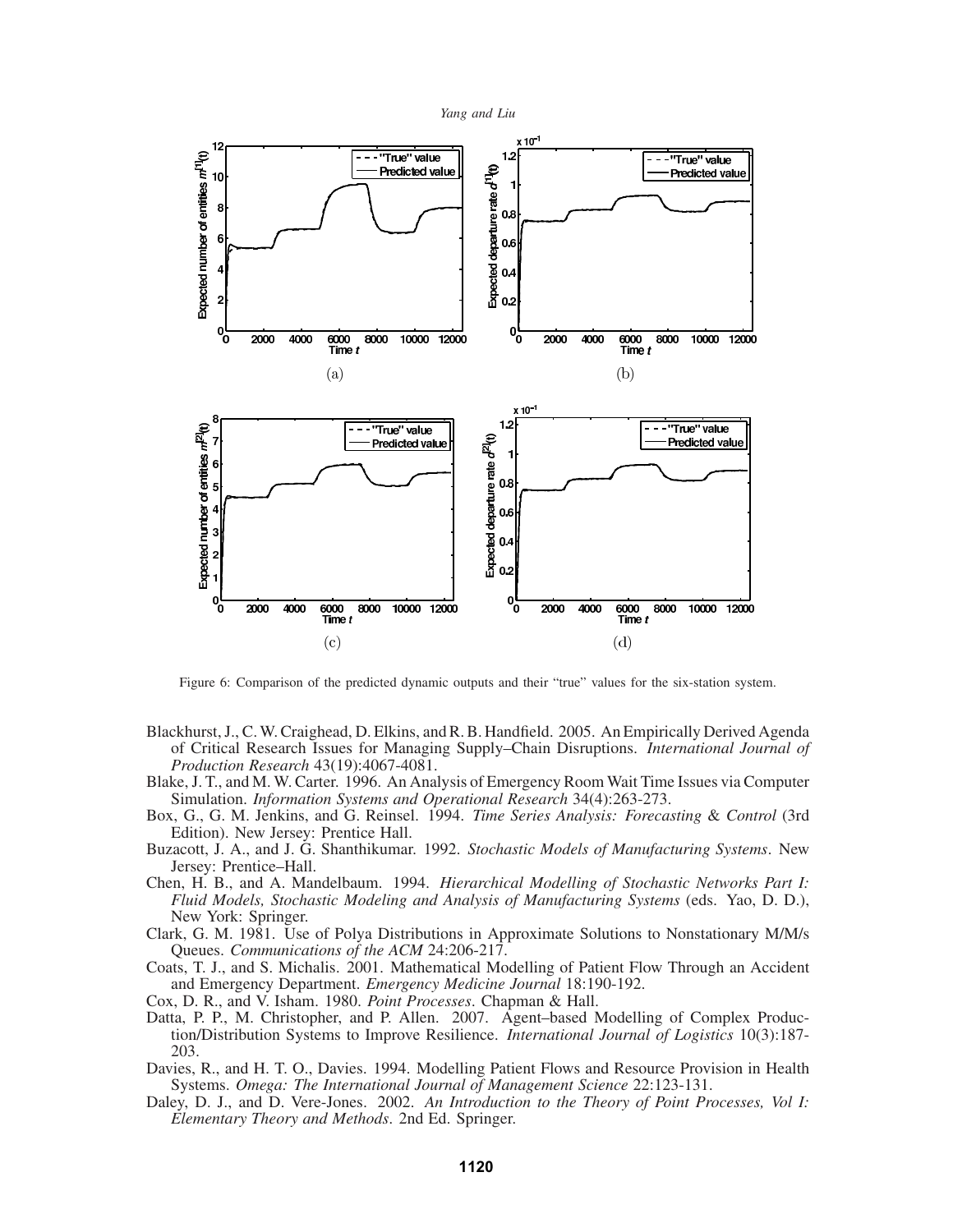- Eick, S. G., W. A. Massey, and W. Whitt. 1993a. The physics of the Mt/G/infty Queue. *Operations Research* 41(4):731-742.
- Eick, S. G., W. A. Massey, and W. Whitt. 1993b. Mt/G/infty Queues with Sinusoidal Arrival Rates. *Management Science* 39(2):241-252.
- Fu, M. C., S. I. Marcus, and I-J. Wang. 2000. Monotone Optimal Policies for a Transient Queueing Staffing Problem. *Operations Research* 48:327-331.
- Golub, G. H., and V. L. F. Charles. 1996. *Matrix Computations*, 3rd edition. Johns Hopkins.
- Green, L. V., and P. J. Kolesar. 1991. The Pointwise Stationary Approximation with for Queues with Nonstationary Arrivals. *Management Science* 37(1):84-97.
- Green, L. V., P. J. Kolesar, and A. Svornos. 1991. Some Effects of Nonstationarity on Multiserver Markovian Queueing Systems. *Operations Research* 39(3):502-511.
- Green, L. V., P. J. Kolesar, and W. Whitt. 2007. Coping with Time-varying Demand when Setting Staffing Requirements for a Service System. *Production and Operations Management* 16(1):13-39.
- Gross, D., and C. Harris. 1985. *Fundamentals of Queueing Theory*. New Jersey: John Wiley & Sons.
- Gross, D., and D. Miller. 1984. The Randomization Technique as a Modeling Tool and Solution Procedure for Transient Markov Processes. *Operations Research* 32(6):926-944.
- Harris, C. M., K. L. Hoffman, and P. B. Saunders. 1987. Modeling the IRS Telephone Taxpayer Information System. *Operations Research* 35:504-523.
- Henderson, S. G., and B. L. Nelson. 2006. *Handbooks in Operations Research and Management Science: Simulation*. Amsterdam, Netherlands: Elsevier Science.
- Hopp, J. W., M. L. Spearman, S. Chayet, K. Donohue, and E. Senturk. 2002. Using an Optimized Queueing Network Model to Support Wafer Fab Design. *IIE Transactions* 34(2):119-130.
- Ingolfsson, A., E. Akhmetshina, S. Budge, Y. Li, and X. Wu. 2007. A Survey and Experimental Comparison of Service Level Approximation Methods for Non–Stationary M/M/s Queueing Systems. *INFORMS Journal on Computing* 19(2):201-214.
- Jennings, O. B., A. Mandelbaum, W. A. Massey, and W. Whitt. 1996. Server Staffing to Meet Time–Varying Demand. *Management Science* 42(10):1383-1394.
- Kelly, F. P., S. Zachary, and I. Ziedins. 1996. *Stochastic Networks: Theory and Applications* (*Royal Statistical Society Lecture Note Series*). New York: Oxford University Press.
- Kleinrock, L. 1975. *Queueing Systems*. New York: John Wiley & Sons.
- Koh, S. C. L. 2004. MRP-Controlled Batch–Manufacturing Environment under Uncertainty. *The Journal of the Operational Research Society* 55(3):219-232.
- Koole, G., and A., Mandelbaum. 2002. Queueing Models of Call Centers an Introduction. *Annals of Operations Research* 113:41-59.
- Kumar, S., and P. R. Kumar. 2001. Queueing Network Models in the Design and Analysis of Semiconductorwafer Fabs. *IEEE Transactions on Robotics and Automation* 17(5):548-561.
- Lane, D., C. Monefeldt, and J. Rosenhead. 1998. Emergency-but no Accident-a Systems Dynamics Study of an Accident and Emergency Department. *OR Insight* 11:2-10.
- Law, A. M., and W. D. Kelton. 2000. *Simulation Modeling and Analysis*, 3rd edition. New York: McGraw-Hill.
- Mandelbaum, A., and W. A. Massey. 1995. Strong Approximations for Time–Dependent Queues. *Mathematics of Operations Research* 20(11):33-64.
- Massey, W. A., and W. Whitt. 1997. Peak Congestion in Multi-Server Service Systems with Slowly Varying Arrival Rates. *Queueing Systems* 25:157-172.
- Meng, G., and S. Heragu. 2004. Batch Size Modeling in a Multi-item, Discrete Manufacturing System via an Open Queueing Network. *IIE Transactions* 36:743-753.
- Nelson, B. L., and M. R. Taaffe. 2004a. The *Pht*/*Pht* /∞ Queueing System: Part I the Single Node. *INFORMS Journal on Computing* 16(3):266-274.
- Nelson, B. L., and M. R. Taaffe. 2004b. The [ $Ph_t/Ph_t/\infty$ ]<sup>K</sup> Queueing System: Part II the Multiclass Network. *INFORMS Journal on Computing* 16(3):275-283.
- Pinedo, M. L. 2007. *Planning and Scheduling in Manufacturing and Services*. New York: Springer.
- Riano, G. 2003. Transient Behavior of Stochastic Networks: Application to Production Planning with Load-Dependent Lead Times. Dissertation, School of Industrial and Systems Engineering, Georgia Institute of Technology. Atlanta, Georgia.
- Ross, S. M. 1995. *Stochastic Processes*, 2nd edition. NJ: John Wiley & Sons.
- Rothkopf, M. H., and S. S. Oren. 1979. A Closure Approximation for the Nonstationary M/M/s Queue. *Management Science* 25:522-534.